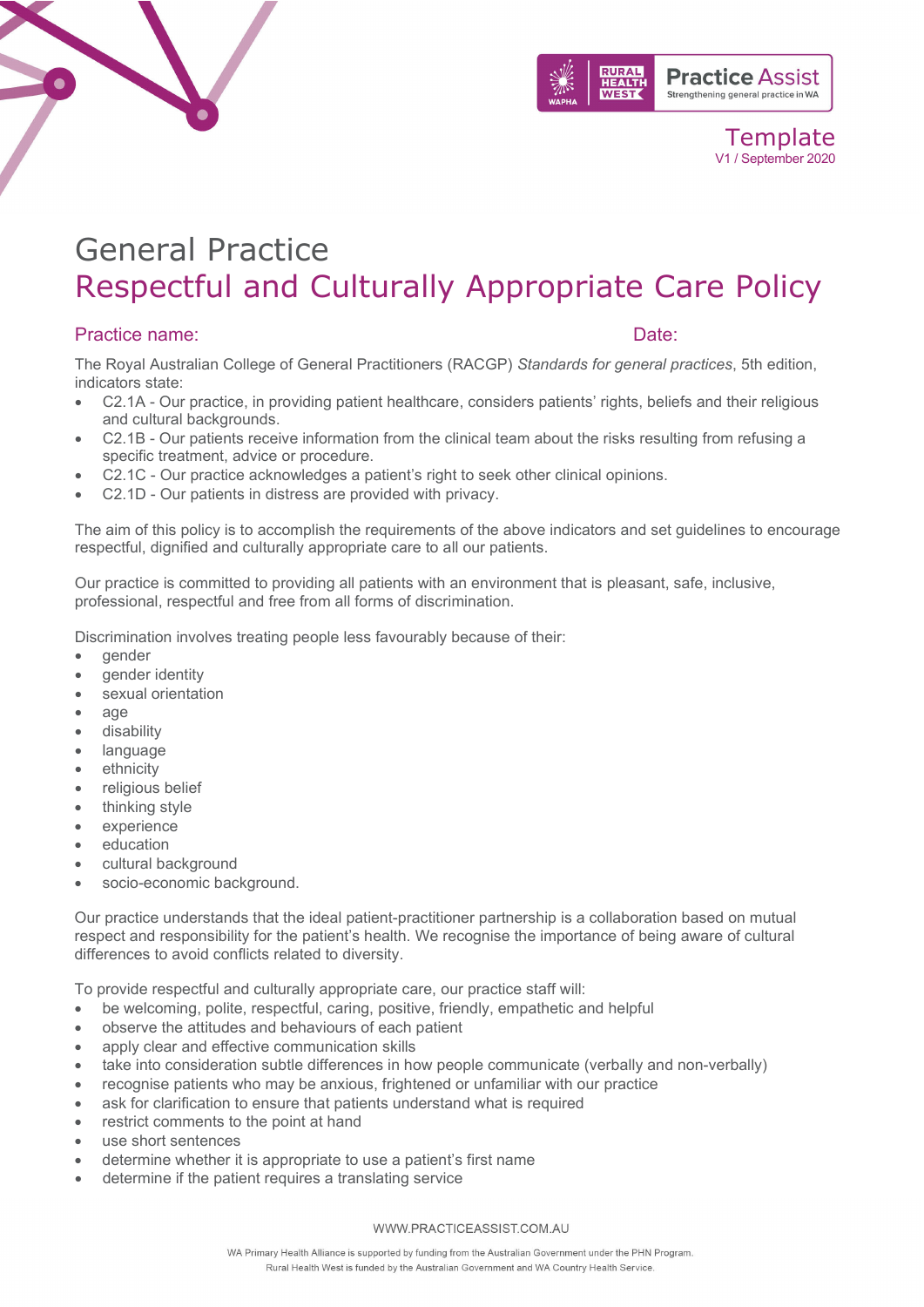



- refrain from discussing politics or religion
- avoid humour
- avoid colloquialisms
- say "please" and "thank you" to show courtesy and respect.

To accommodate a patient's philosophies and factors that may affect the provision of respectful and culturally appropriate care, consideration will be given to the:

- patient's preference for a clinician of a specific gender
- role of a patient's family
- impact that a patient's culture has on their health beliefs
- history of traumatic events including, but not limited to, those associated with forced migration.

If a carer has an ongoing role in the day-to-day care of a patient, the carer will be included in the patientpractitioner relationship with the consent of the patient (if the patient is able to give consent).

#### Main cultural groups

We have conducted a search on the clinical audit tool and identified that our practice's main cultural groups (other than Australian) are as follows:

Our practice provides a range of translated health information leaflets and resources to these groups of patients, where available. *(Refer to the website links at the end of this document.)* 

#### Australian Charter of Healthcare Rights

Our practice recognises the importance of providing safe, high-quality care and follows the Australian Charter of Healthcare Rights for patients.

The healthcare rights from a patient's perspective include:

- **Access**
	- Receive healthcare treatment and services that meet my needs.
- **Safety**
	- Receive safe and high-quality healthcare that meets national standards.
	- Be cared for in an environment that makes me feel safe.
- **Respect**
	- Be treated as an individual, and with dignity and respect.
	- Have my culture, identity, beliefs and choices recognised and respected.
- **Partnership**
	- Ask questions and be involved in open and honest communication.
	- Make decisions with my healthcare provider to the extent that I choose and I am able to.
	- Include the people that I want involved in planning and decision making.
- **Information**
	- Receive clear information about my condition, the possible benefits and risks of different tests and treatments, so I can give informed consent.
	- Receive information about services, waiting times and costs.
	- Be given assistance, when I need it, to help me understand and use health information.
	- Request access to my health information.
	- Be told if something has gone wrong during my healthcare, how it happened, how it may affect me and what is being done to make my care safe.
- **Privacy**
	- Have my personal privacy respected.
	- Have information about me and my health kept secure and confidential.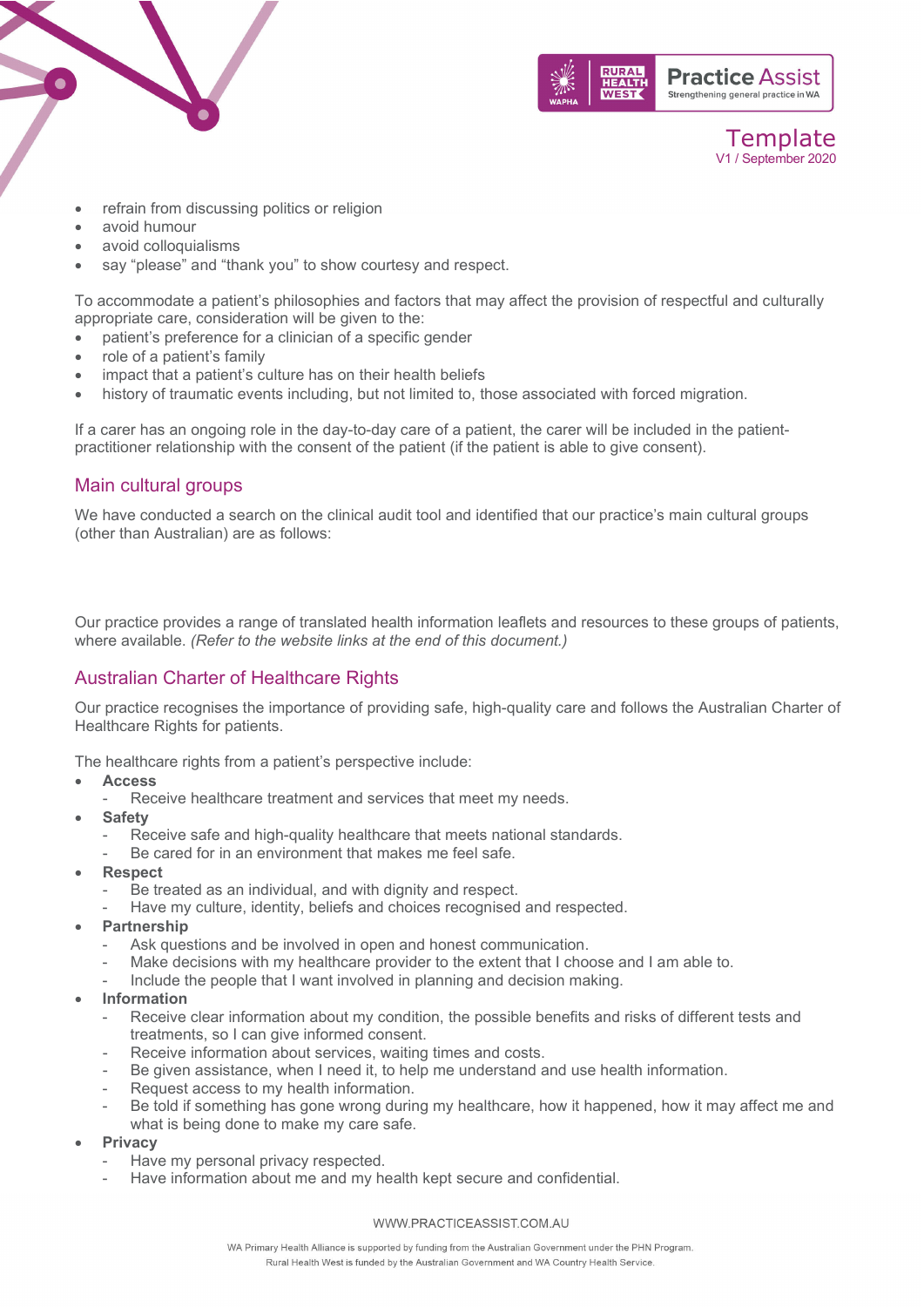



Template V1 / September 2020

#### • **Give feedback**

- Provide feedback or make a complaint without it affecting the way that I am treated.
- Have my concerns addressed in a transparent and timely way.
- Share my experiences improve the quality of care and health services.

#### Patient's refusal of treatment or advice

Our practice recognises that patients may refuse a practitioner's recommended course of action, including advice, procedures, treatments or referrals to other healthcare providers. It is the practitioner's responsibility to record in the patient's health record:

- the patient's refusal of treatment or advice
- the patient's competency and capacity to make decisions
- the action taken by the practitioner
- any other relevant information, such as an indication that the patient intends to seek another clinical opinion.

### Patient's right to seek another clinical opinion

Our practice recognises that patients have the right to seek another clinical opinion from a different healthcare provider.

It is the practitioner's responsibility to record in the patient's health record:

- the patient's decision
- the action taken by the practitioner
- referrals to other healthcare providers.

Patients will be encouraged to notify the treating practitioner when they decide to follow another healthcare provider's advice so that the practitioner can discuss any potential risks of this decision.

#### Practitioner deciding to no longer treat a patient

When a practitioner no longer considers it appropriate to treat a patient, the practitioner has the right to discontinue treatment. This is particularly relevant when the practitioner believes they can no longer provide the patient with optimal care.

In such circumstances, the practitioner will:

- raise the situation with our practice principal and practice manager
- record the reasons and management of the situation in the patient's health record
- document a process to be followed by staff if the patient makes any subsequent contact with our practice.

Our practice recognises that, irrespective of a decision to discontinue the treatment of a patient, there is still a professional and ethical obligation to provide emergency care to the patient.

#### Dealing with distressed patients

Patients in distress are regarded as an urgent medical matter, whether the contact is in person or over the phone. Occasionally patients will arrive in the waiting room in a state of physical or emotional distress and present as tearful, aggressive, bleeding, in pain or in a comatose/unconscious state.

For distressed patients, our practice staff must:

- apply appropriate triaging
- notify medical staff immediately
- be prepared to call an ambulance if requested
- provide an alternative waiting area (e.g. the treatment room)
- consider remaining with the patient and reassuring them while they are waiting for treatment
- not physically touch difficult or aggressive patients.

WWW.PRACTICEASSIST.COM.AU